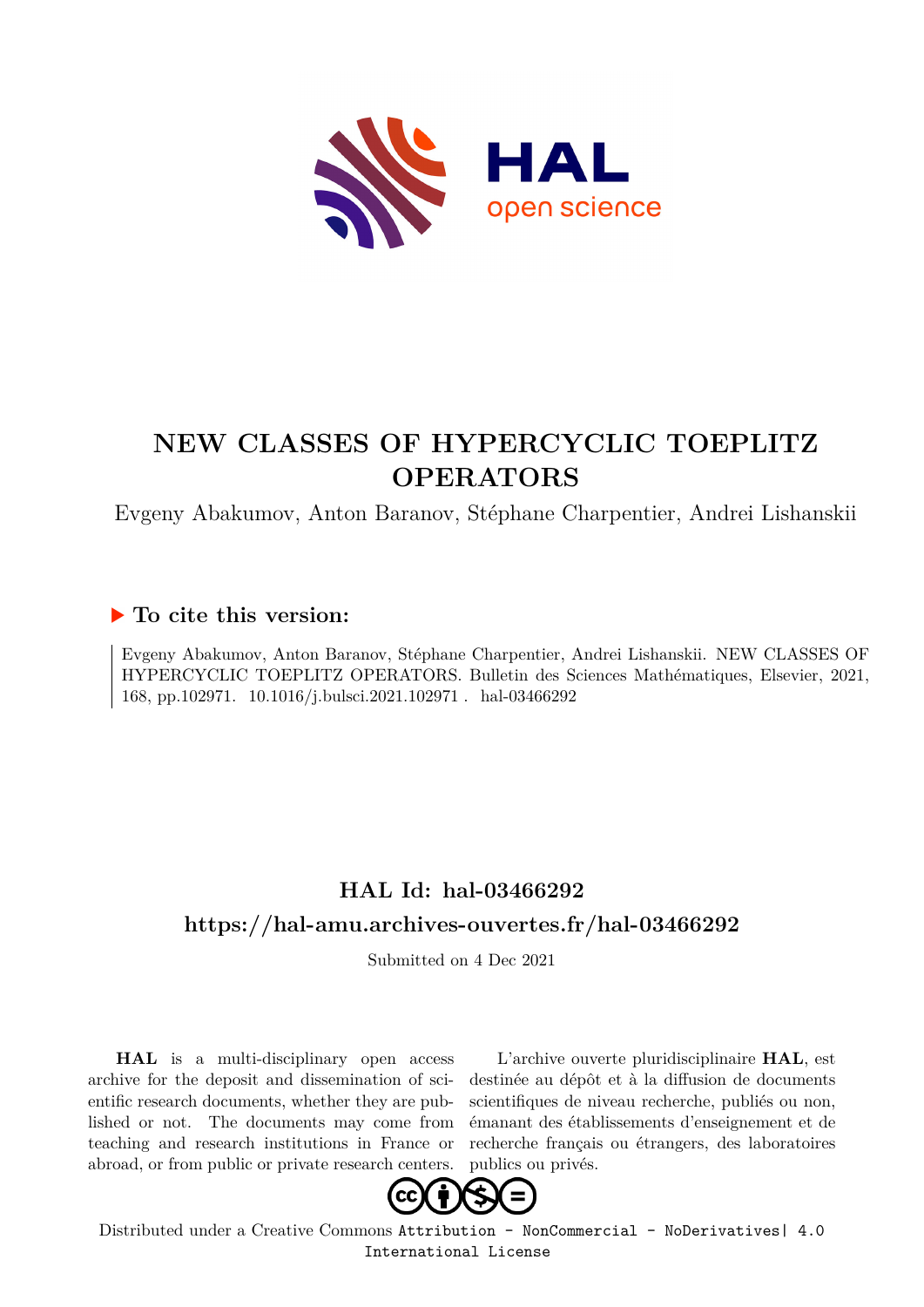#### NEW CLASSES OF HYPERCYCLIC TOEPLITZ OPERATORS

#### EVGENY ABAKUMOV, ANTON BARANOV, STEPHANE CHARPENTIER, ´ AND ANDREI LISHANSKII

Abstract. We study hypercyclicity of Toeplitz operators in the Hardy space  $H^2(\mathbb{D})$  with symbols of the form  $R(\overline{z}) + \varphi(z)$ , where R is a rational function and  $\varphi \in H^{\infty}(\mathbb{D})$ . We relate this problem to cyclicity of certain families of functions for analytic Toeplitz operators and give new sufficient conditions for hypercyclicity based on deep results of B. Solomyak.

#### 1. Introduction and main results

Toeplitz operators are among the most important objects in operator theory. They have numerous applications in complex analysis, theory of orthogonal polynomials, mathematical physics, etc. Recall that for a function  $\psi \in L^{\infty}(\mathbb{T})$  the Toeplitz operator  $T_{\psi}: H^2 \to H^2$  with the symbol  $\psi$  is defined as  $T_{\psi}f = P_{+}(\psi f)$ , where  $P_{+}$  stands for the orthogonal projection from  $L^2(\mathbb{T})$  onto  $H^2$ . As usual,  $\mathbb D$  and  $\mathbb T$  denote the unit disc and the unit circle, respectively. We recall that the Hardy space  $H^2$  of the unit disc  $D$  consists of functions analytic in  $D$  whose Taylor coefficients are square summable, and  $H^{\infty}$  is the space of all bounded analytic functions in  $\mathbb{D}$ .

In the present paper we study the hypercyclicity property for a class of Toeplitz operators on  $H^2$ . A continuous linear operator T on a separable Banach space X is said to be *hypercyclic* if there exists  $x \in X$  such that the set  $\{T^n x : n \in \mathbb{N}_0\}$  is dense in X (here  $\mathbb{N}_0 = \{0, 1, 2, \dots\}$ ). Toeplitz operators with antianalytic symbols were among the basic examples of hypercyclic operators. In 1969, S. Rolewicz [6] showed that the operator  $T_{\alpha\overline{z}}$  (a multiple of the backward shift) is hypercyclic on  $H^2$  whenever  $|\alpha| > 1$ . Later, G. Godefroy and J. Shapiro [3] showed that for a function  $\varphi \in H^{\infty}$  the antianalytic Toeplitz operator  $T_{\overline{\varphi}}$  is hypercyclic if and only if  $\varphi(\mathbb{D}) \cap \mathbb{T} \neq \emptyset$ . On the other hand, it is obvious that there are no hypercyclic Toeplitz operators with analytic symbols (i.e., among multiplication operators).

However, the problem of describing hypercyclic Toeplitz operators in the general case seems to be largely open. This problem was explicitly stated by S. Shkarin [7] who described hypercyclic Toeplitz operators with symbols of the form  $\Phi(z) = a\overline{z} + b + c$ 

<sup>1991</sup> Mathematics Subject Classification. 47A16, 47B35, 30H10.

Key words and phrases. hypercyclic operator, Toeplitz operator, univalent function.

The results of Sections 2 and 3 were obtained with the support of Ministry of Science and Higher Education of the Russian Federation, agreement No 075-15-2019-1619. The results of Section 4 were obtained with the support of Russian Science Foundation grant 19-11-00058.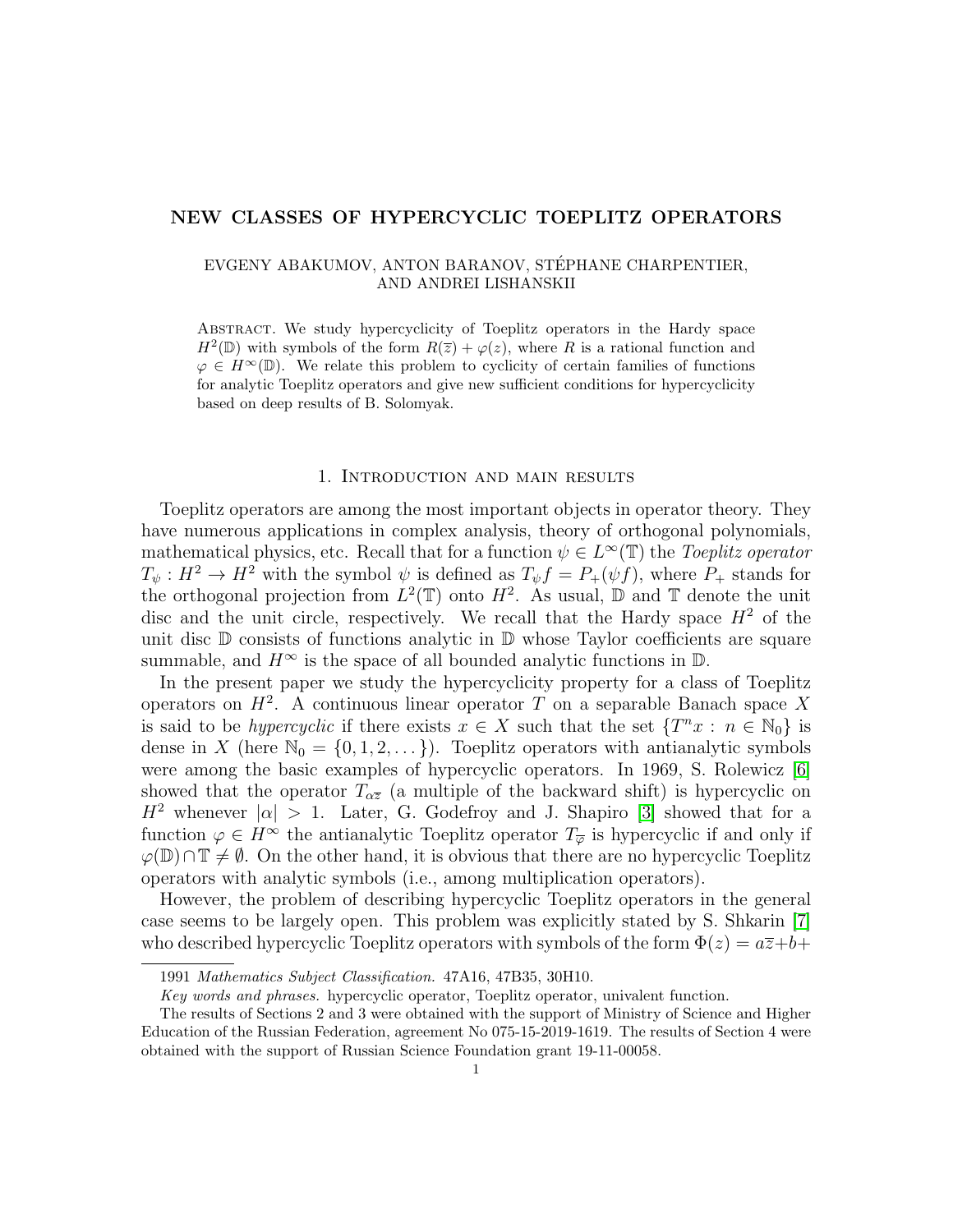$cz$  (i.e., with tridiagonal matrix). A. Baranov and A. Lishanskii [1] gave necessary and (separately) sufficient conditions for hypercyclicity of Toeplitz operators with polynomial antianalytic part of the symbol, that is, for symbols  $\Phi$  of the form  $\Phi(z)$  =  $P\left(\frac{1}{x}\right)$  $(\frac{1}{z}) + \varphi(z)$ , where P is a polynomial and  $\varphi \in H^{\infty}$ . It turned out that the valence of the symbol played the central role in this study.

In the present paper we will consider more general symbols. Let  $R$  be a rational function without poles in  $\overline{\mathbb{D}}$ , i.e.,

(1) 
$$
R(z) = P(z) + \sum_{l=1}^{r} \sum_{j=1}^{k_l} \frac{\alpha_{l,j}}{(z - \eta_l)^j},
$$

where  $P(z) = \sum_{k=0}^{N_1} c_k z^k$  is a polynomial of degree  $N_1$ ,  $\alpha_{l,j} \in \mathbb{C}$ , and  $\eta_l \in \widehat{\mathbb{D}} := \mathbb{C} \setminus \overline{\mathbb{D}}$ ,  $1 \leq l \leq r$ , are the (distinct) poles of R of multiplicities  $k_l$ . We put  $N_2 = \sum_{l=1}^r k_l$  and denote by  $N = N_1 + N_2$  the degree of the rational function R. We do not exclude the cases when  $N_1 = 0$  (i.e.,  $P = const$ ) or  $N_2 = 0$  ( $R = P$ ). Finally, let  $\varphi \in H^{\infty}$ , and put

(2) 
$$
\Phi(z) = R\left(\frac{1}{z}\right) + \varphi(z).
$$

Thus,  $\Phi$  is analytic in  $\mathbb D$  except the poles  $1/\eta_1, \ldots, 1/\eta_r$ . The aim of this note is to describe new classes of hypercyclic Toeplitz operators  $T_{\Phi}$  with the symbols of the form  $(2)$ .

As in [1], our conditions will be formulated in terms of the valence of Φ. Recall that an analytic function h in a domain D is said to be n-valent in D if the equation  $h(z) = w$  has at most n solutions in D counting multiplicities for any  $w \in \mathbb{C}$ . It is said to be *exactly n-valent in*  $D$  if this equation has exactly n solutions (counting multiplicities) for any  $w \in h(\mathbb{D})$ . Note that  $\Phi$  (given by (2)) has a pole of order  $N_1$  at zero and poles of multiplicities  $k_l$  at  $1/\eta_l$ , whence the equation  $\Phi(z) = w$  has exactly N solutions when  $|w|$  is sufficiently large.

Let us first illustrate the connection between the valence of  $\Phi$  and the hypercyclicity of  $T_{\Phi}$  through a necessary condition. For the case of symbols with polynomial antianalytic part the statement was proved in [1].

**Proposition 1.1.** Let  $\Phi$  be given by (2). If  $T_{\Phi}$  is hypercyclic, then the function  $\Phi$  is N-valent in D.

Let us also note that if  $T_{\Phi}$  is hypercyclic, then we have

$$
\sigma(T_{\Phi}) \cap \mathbb{T} \neq \emptyset, \qquad \sigma(T_{\Phi}) \cap \widehat{\mathbb{D}} \neq \emptyset.
$$

The first condition is a basic property that holds for any hypercyclic operator [4, Theorem 5.6], while the second one follows from the fact that, for any Toeplitz operator, its spectral radius coincides with its norm [5, Part B, Ch. 4].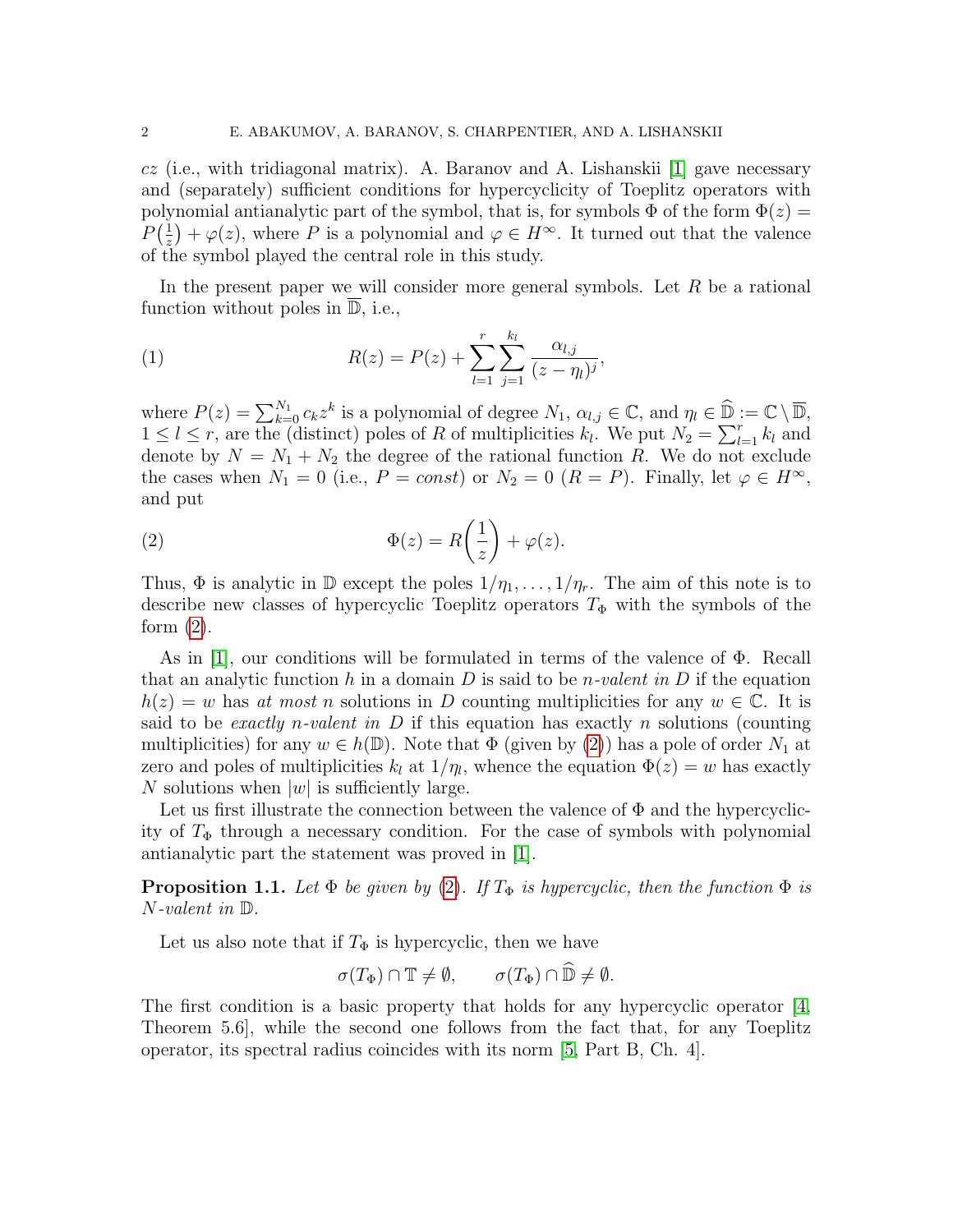It can be proven that if  $\Phi$  is N-valent, then  $\sigma(T_{\Phi}) = \mathbb{C} \setminus \Phi(\mathbb{D}, N)$ , where  $\Phi(\mathbb{D}, N)$ consists of those  $w \in \mathbb{C}$  for which  $\Phi(z) = w$  has exactly N solutions in D. We refer to [1, Proposition 2.2] for the details. We do not know whether the hypercyclicity of  $T_{\Phi}$  implies that  $\sigma(T_{\Phi}) \cap \mathbb{D} \neq \emptyset$ .

The key step of the proof of our sufficient conditions for hypercyclicity is an application of the following principle, already used in [1]: Hypercyclicity of  $T_{\Phi}$  can be reduced to standard cyclicity of some analytic Toeplitz (i.e., multiplication) operator. We recall that a finite (or countable) family U of functions in  $H^2$  is said to be *cyclic* for  $T_h$ ,  $h \in H^{\infty}(\mathbb{D})$ , if the family  $\{h^k u : u \in U, k \geq 0\}$  is complete in  $H^2$ . More specifically, for  $\lambda \in \mathbb{C} \setminus \overline{\Phi(\mathbb{D})}$ , let us set

(3) 
$$
h_{\lambda}(z) = \frac{1}{\Phi(z) - \lambda}.
$$

Clearly,  $h_{\lambda}$  is analytic and bounded in  $\mathbb{D}$ .

**Proposition 1.2.** Let  $\Phi$  be given by (2). We assume that

(4) 
$$
\mathbb{D} \cap (\mathbb{C} \setminus \Phi(\mathbb{D})) \neq \emptyset \text{ and } \widehat{\mathbb{D}} \cap (\mathbb{C} \setminus \Phi(\mathbb{D})) \neq \emptyset,
$$

and that, for any  $\lambda \in \mathbb{C} \setminus \overline{\Phi(\mathbb{D})}$ , the family  $\{1, z, \ldots, z^{N-1}\}$  is cyclic for  $T_{h_{\lambda}}$  with  $h_{\lambda}$ given by (3). Then  $T_{\Phi}$  is hypercyclic.

Based on this important observation, we will then formulate several sufficient conditions for the hypercyclicity of  $T_{\Phi}$ . From now on, we assume that  $\Phi$  is given by (2) and satisfies (4). We denote by  $A(\mathbb{D})$  the disc algebra, i.e., the space of functions continuous in D and analytic in D.

The following result concerning the case of constant and maximal valence of the symbol is a direct extension of [1, Theorem 1.2].

**Theorem 1.3.** Assume that  $\varphi \in A(\mathbb{D})$  and  $\Phi$  satisfies the following Maximal Valence Condition:

(MVC) the function  $\Phi$  is exactly N-valent on  $\overline{\mathbb{D}} \setminus \{0, 1/\eta_1, \ldots, 1/\eta_r\}$ , i.e., for any  $w \in \Phi(\overline{\mathbb{D}})$  the equation  $\Phi(z) = w$  has exactly N solutions in  $\overline{\mathbb{D}}$  counting multiplicities.

Then  $T_{\Phi}$  is hypercyclic.

Theorem 1.3, however, does not apply if  $\Phi$  has varying valence in  $\overline{\mathbb{D}}$ . A novel feature of the present note is that we make use of deep results of B. Solomyak about cyclic families for analytic Toeplitz operators. Together with Proposition 1.2, this allows us to significantly enlarge the class of symbols inducing hypercyclic Toeplitz operators and, in particular, to include symbols with varying valence. These results are new even for symbols with polynomial antianalytic part studied in [1].

Cyclicity of families of functions for analytic Toeplitz operator is very far from being understood; deep results in this direction were obtained by B. Solomyak [8]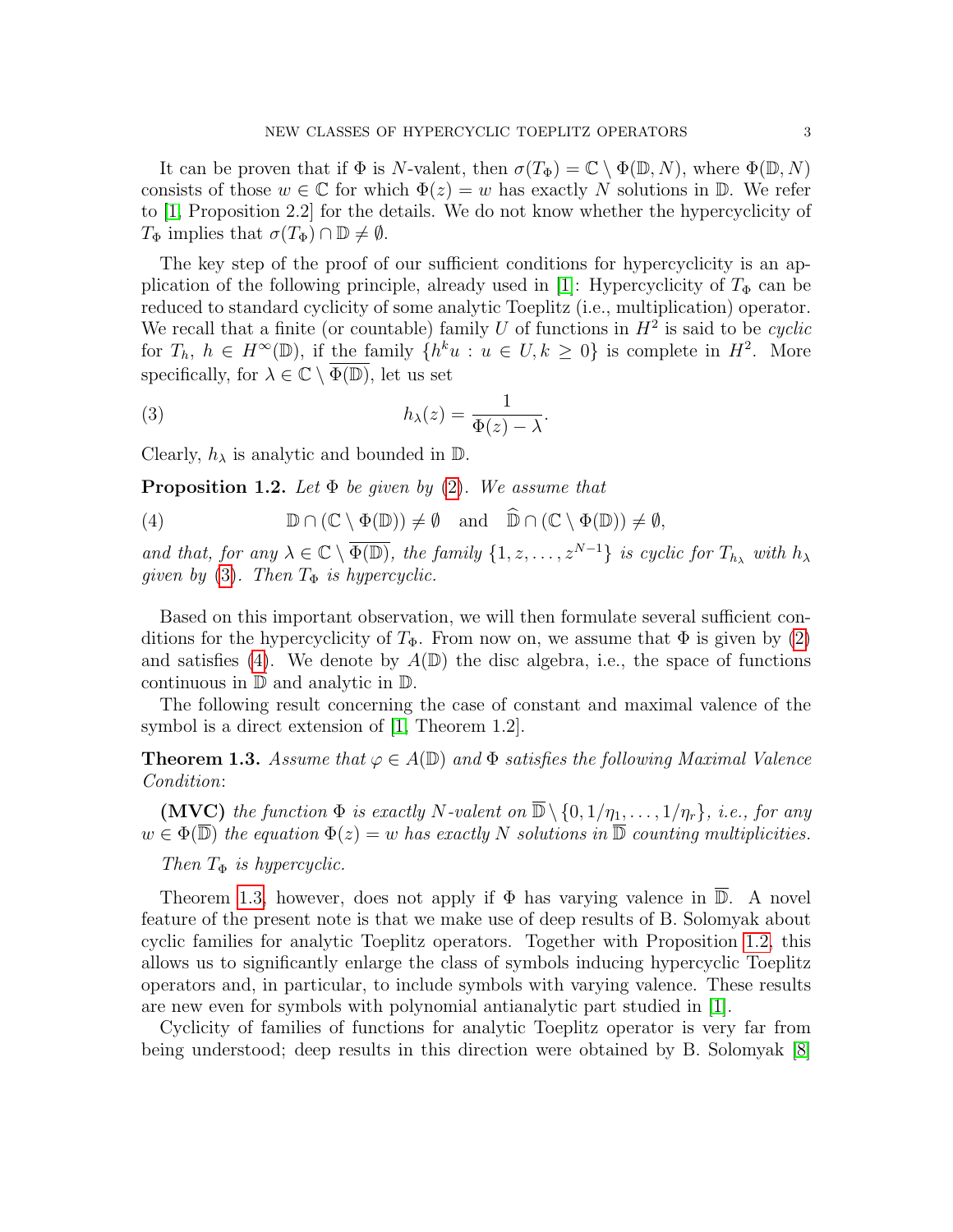and B. Solomyak and A. Volberg [9] in 1980-s. We use the geometric conditions on the valence of the function  $\Phi$  given in [8] to distinguish two more classes of hypercyclic Toeplitz operators.

**Theorem 1.4.** Assume that  $\varphi \in A(\mathbb{D})$  and, for some  $\lambda \in \mathbb{C} \setminus \overline{\Phi(\mathbb{D})}$ , the function  $h_{\lambda}$ given by (3) satisfies the Increasing Argument Condition:

(IAC) The set  $h_{\lambda}(\mathbb{T})$  is a finite union of  $C^2$ -smooth Jordan arcs and some continuous branch of the function  $t \mapsto \arg h_{\lambda}(e^{it})$  is (strictly) increasing on  $[0, 2\pi]$ .

Then  $T_{\Phi}$  is hypercyclic.

To state the last (and, in a sense, more general) result, we need to introduce some notations (see [8, Paragraph 1.3]). Let h be a meromorphic function in  $\mathbb{D}$  (i.e., meromorphic in  $\{|z| < \rho\}$  for some  $\rho > 1$ ) with poles  $\eta_1, \ldots, \eta_s$  in  $\mathbb{D}$ . Then the set  $h(\mathbb{T})$  splits the plane into finitely many connected components. Let  $\Omega_h^{(k)}$  be the union of the connected components of  $\mathbb{C} \setminus h(\mathbb{T})$  in which the number of pre-images in  $\mathbb{D} \setminus \{\eta_1, \ldots, \eta_s\}$  of h is equal to k (counting multiplicity). The bounded connected components of the set  $\mathbb{C} \setminus \overline{h(\mathbb{D})} =: \Omega_h^{(0)}$  will be called *holes*.

We say that  $h$  is a function of general position if it is analytic in a neighborhood of T, the curve  $t \mapsto h(e^{it})$  has only finitely many points of self-intersection which are simple and transversal, and  $h'|_{\mathbb{T}} \neq 0$ .

Finally, let us say that two disjoint open sets U and V in  $\mathbb{C} \setminus h(\mathbb{T})$  are *adjacent* if  $\overline{U} \cap \overline{V}$  contains  $h(I)$  for some open arc  $I \subset \mathbb{T}$ . Then we remark that if h is meromorphic in  $\overline{\mathbb{D}}$  and of general position, then a connected component of  $\Omega_h^{(k_1)}$  and a connected component of  $\Omega_h^{(k_2)}$  are adjacent if and only if  $k_1 = k_2 - 1$  or  $k_1 = k_2 + 1$ . Moreover, if for some  $\lambda \in \Omega_h^0$ ,  $h_\lambda$  is given by (3), then  $h_\lambda$  is of general position if and only if so  $\Phi$  is.

**Theorem 1.5.** Assume that  $\Phi$  is of general position and satisfies the following Decreasing Valence Condition:

(DVC) For some  $\lambda_0 \in \mathbb{D} \cap \Omega_{\Phi}^{(0)}$  $_{\Phi}^{(0)}$  and  $\lambda_1 \in \widehat{\mathbb{D}} \cap \Omega_{\Phi}^{(0)}$  $\phi_{\Phi}^{(0)}$ , for any  $j \in \{0,1\}$ , and for any component  $G \subset \Omega_{\Phi}^{(k)}$  $\mathcal{L}_{\Phi}^{(k)}, k \geq 1$ , there exist connected components  $G_i$  of  $\Omega_{\Phi}^{(i)}$  $\mathcal{L}_{\Phi}^{(i)}, 1 \leq i \leq k,$ such that  $G = G_k$ , the components  $G_i$  and  $G_{i-1}$  are adjacent for  $1 < i \leq k$ , and  $G_1$ is adjacent to the hole which contains  $\lambda_j$ .

#### Then  $T_{\Phi}$  is hypercyclic.

We shall observe that under the assumption of the previous theorem, condition (DVC) also reads as follows: For some  $\lambda_0 \in \mathbb{D} \cap \Omega_{\Phi}^{(0)}$  $\widehat{\Phi}_{\Phi}^{(0)}$  and some  $\lambda_1 \in \widehat{\mathbb{D}} \cap \Omega_{\Phi}^{(0)}$  $\Phi_{\Phi}^{(0)}$ , and for any  $w \in \mathbb{C} \setminus \overline{\Phi(\mathbb{D})}$ , there exist continuous paths  $\gamma_0, \gamma_1 : [0,1] \to \mathbb{C}$  with  $\gamma_i(0) = w$ and  $\gamma_i(1) = \lambda_i$  such that  $\gamma_i \cap \Omega_{\Phi}^{(k)}$  $\phi_{\Phi}^{(k)}$  is connected for any  $k \geq 0$  and  $i = 0, 1$ .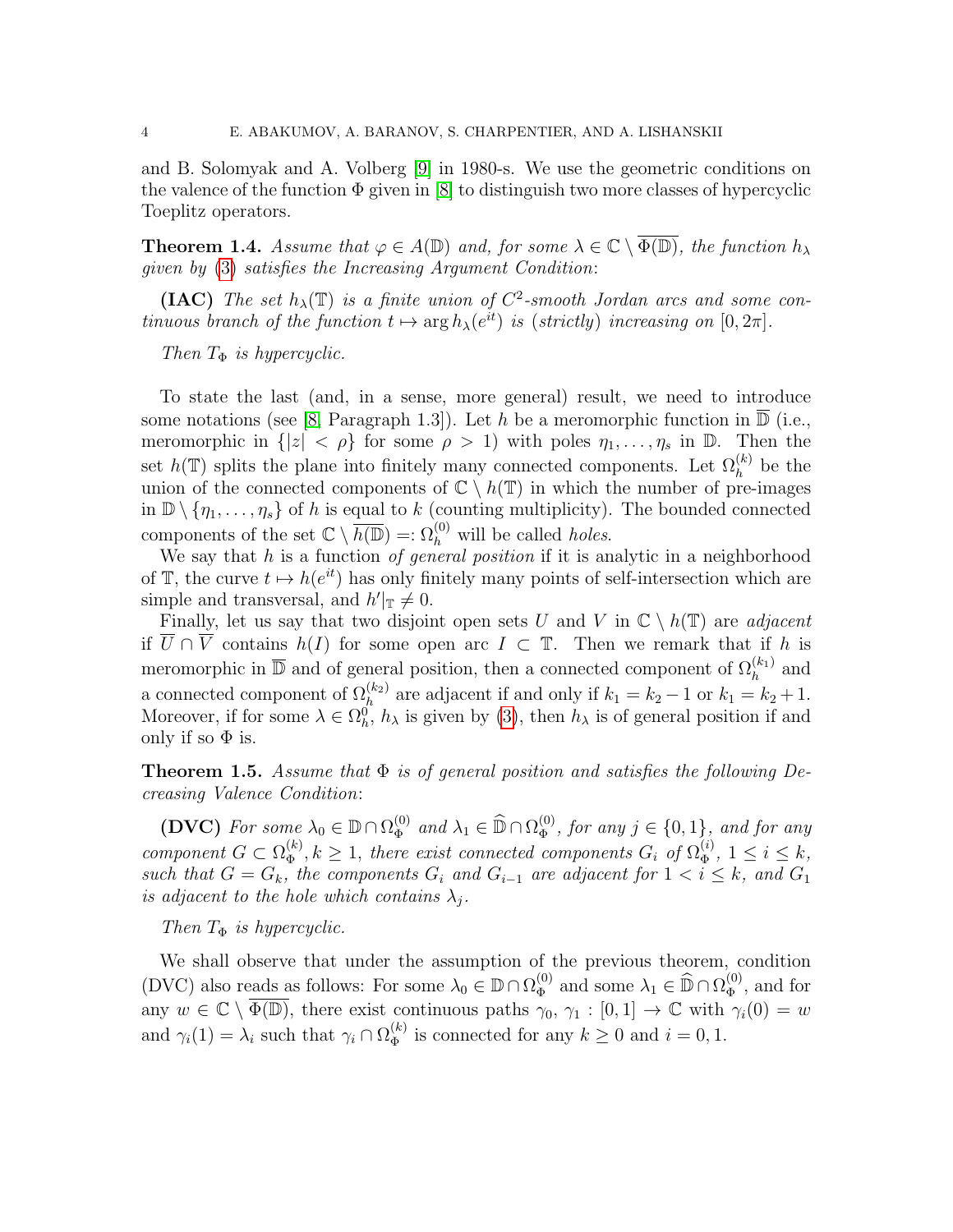**Remark 1.6.** Let  $\lambda_0 \in \mathbb{D} \cap \Omega_{\Phi}^{(0)}$  $\widehat{\Phi}_{\Phi}^{(0)}$  and  $\lambda_1 \in \widehat{\mathbb{D}} \cap \Omega_{\Phi}^{(0)}$  $\Phi_{\Phi}^{(0)}$ . Then it is easily seen that  $\Phi$ satisfies (DVC) for  $\lambda_0$  and  $\lambda_1$  if and only if both functions  $h = \frac{1}{\Phi_-}$  $\frac{1}{\Phi-\lambda_0}$  and  $h=\frac{1}{\Phi-}$  $_{\Phi-\lambda_1}$ are analytic in  $\overline{\mathbb{D}}$ , are of general position, and satisfy the following condition:

(DVC') For any component  $G \subset \Omega_h^{(k)}$  $h_h^{(k)}$ ,  $k \geq 1$ , there exist connected components  $G_i$ of  $\Omega_h^{(i)}$  $h^{(i)}$ ,  $1 \leq i \leq k$ , such that  $G = G_k$ , the components  $G_i$  and  $G_{i-1}$  are adjacent for  $1 < i \leq k$ , and  $G_1$  is adjacent to the unbounded connected component of  $\Omega_h^{(0)}$  $\mathop{h}\limits^{(0)}$ .

Pictures of domains having this property or not can be found in [8, Fig. 1, Page 812] and in Figures 1 and 2 below.

In the next section we provide examples of symbols  $\Phi$  of the form (2) satisfying (MVC), (IAC) or (DVC). The proofs of Propositions 1.1–1.2 and Theorems 1.3–1.5 are postponed to Sections 3 and 4.

#### 2. Examples

**Example 2.1.** Let  $\Psi$  be a univalent function in  $A(\mathbb{D})$  which maps  $\mathbb D$  onto a Jordan domain  $\Omega$  with  $0 \in \Omega$  and let B be a finite Blaschke product of degree N. Let  $\gamma \in \mathbb{D}$ be such that  $\Psi(\gamma) = 0$ . Then

$$
\Phi(z) = \frac{1}{\Psi \circ B(z)} = \sum_{l=1}^{r} \sum_{j=1}^{k_l} \frac{a_{l,j}}{(z - \lambda_l)^j} + \varphi(z),
$$

where  $\lambda_1, \ldots, \lambda_l$  are such that  $B(\lambda_l) = \gamma$  with multiplicity  $k_l$  and  $\varphi \in A(\mathbb{D})$ . Thus,  $\Phi$ is a symbol of the form (2) which satisfies (MVC).

Example 2.2. Another example of a symbol satisfying (MVC) can be obtained as follows. Let  $\Omega$  be a Jordan domain invariant under rotation by  $2\pi/N$ , for some  $N \in \mathbb{N}$ . and let  $\Psi : \mathbb{D} \to \Omega$  be the conformal mapping with  $\Psi(0) = 0$ . Then it is clear that  $\Phi = 1/\Psi^N$  will be exactly N-valent in D.

**Example 2.3.** It is easy to provide with examples of  $\Phi$  satisfying (IAC) as small perturbation of  $z^n$ . Indeed, let  $\varepsilon > 0$ ,  $\lambda \in \mathbb{C}$  and  $\Psi \in A(\mathbb{D}) \cap C^1(\overline{\mathbb{D}})$ . Then one defines

$$
\Phi(z) = \lambda + [z^n(1 + \varepsilon \Psi(z))]^{-1}.
$$

Clearly,  $\Phi$  is of the form  $P(1/z) + \varphi(z)$ , and a direct computation gives that the derivative of  $t \mapsto \arg h(e^{it})$  is equal to  $n + \mathcal{O}(\varepsilon)$ , where  $h = (\Phi - \lambda)^{-1}$ . So  $\Phi$  satisfies (IAC) for any  $\varepsilon$  small enough.

**Example 2.4.** Let us first build a 2-valent function  $h \in H(\overline{\mathbb{D}})$ , of general position, which satisfies (DVC') and has a zero of order 2 at 0. To do so, let us first (the steps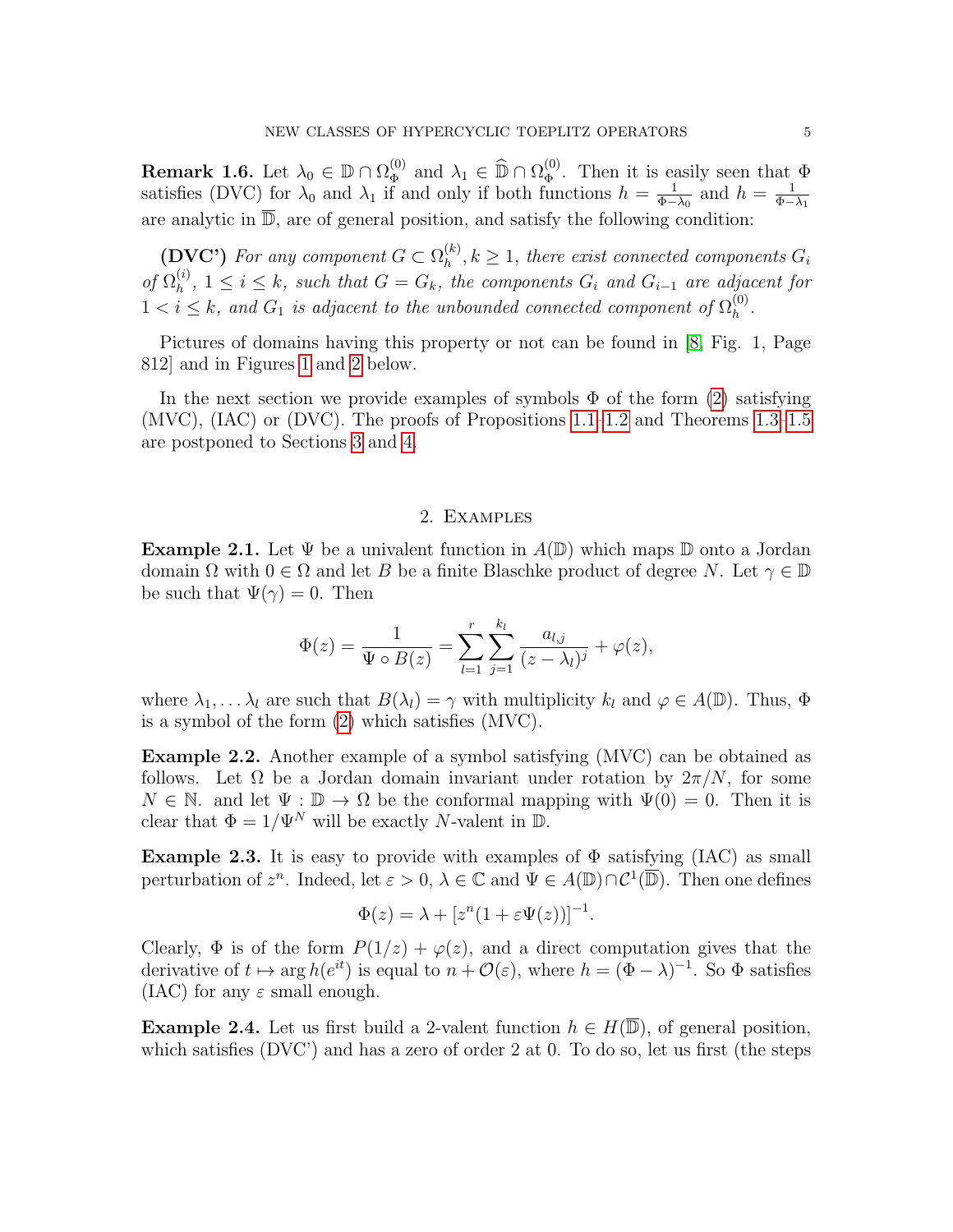are illustrated in Figure 1) consider the conformal map  $\Psi$  which sends  $\mathbb D$  onto the sector of annulus  $\Gamma$  given by

$$
\Gamma = \left\{ z \in \mathbb{C} : r < |z| < R, -\frac{\pi}{4} + \alpha < \arg z < \pi - \alpha \right\},\
$$

with  $0 < r < R < (2\sqrt{2}-1)r$ ,  $0 < \alpha < \frac{\pi}{8}$ . Then step 2 consists in composing  $\Psi$  with the map  $(1 + \varepsilon z)z^2 - \beta(1 + i)$ , where  $\varepsilon > 0$  is very small and  $\beta$  is such that  $0 < \tilde{c} < c < \tilde{a} < a < \tilde{b} < b < \tilde{d} < d$  (see Figure 1 for the definitions of  $a, \tilde{a}, b, \tilde{b}, c, \tilde{c}, d, \tilde{d}$ . Note that such  $\beta$  exists because of the choice of r and R. Thus, the resulting map is  $g(z) = (1 + \varepsilon \Psi(z))\Psi(z)^2 - \beta(1 + i)$ . There is, however, a small problem that g is not analytic in  $\overline{\mathbb{D}}$ . To overcome it consider  $g(\rho z)$  for some  $\rho \in (0, 1)$ close enough to 1. Finally, put

$$
h(z) = g2(\rho z) = [(1 + \varepsilon \Psi(\rho z))\Psi(\rho z)2 - \beta(1 + i)]2.
$$

The resulting domain  $h(\mathbb{D})$  is shown in the last part of Figure 1.

It is easily seen that h is 2-valent, of general position, has zero of order 2 at 0 and satisfies (DVC'). Note also that  $(h - \mu)^{-1}$  also satisfies (DVC') for any  $\mu \notin h(\overline{\mathbb{D}})$ .

If we put  $\Phi = 1/h$ , then it is clear that  $\Phi(z) = a_1 z^{-2} + a_2 z^{-1} + \varphi(z)$ , where  $\varphi$  is analytic in  $\mathbb D$ . Thus, we can take  $\lambda_0 \in \mathbb D$  so that  $h_{\lambda_0}$  has (DVC') (for e.g.,  $\lambda_0 = 0$ ). It remains to find  $\lambda_1$ . Note, that

$$
h_{\lambda_1} = \frac{1}{\Phi - \lambda_1} = -\frac{1}{\lambda_1} - \frac{1}{\lambda_1^2 (h - \lambda_1^{-1})}.
$$

Thus, if we can choose  $\lambda_1 \in \widehat{\mathbb{D}}$  so that  $1/\lambda_1 \notin h(\overline{\mathbb{D}})$  (which is possible for most of the choices of r and R) we conclude that  $\Phi$  is of general position and has (DVC). By construction,  $\Phi$  satisfies neither (MVC) nor (IAC).

**Example 2.5.** Choosing the parameter  $\beta$  in a good way we can modify the construction in Example 2.4 so that  $0 < \tilde{a} < a < \tilde{c} < c < \tilde{b} < b < \tilde{d} < d$ . Then, repeating the construction, we build  $\Phi$  of general position, which does not satisfy the condition (DVC') (see Figure 2).

#### 3. Necessary conditions

In this section we prove Proposition 1.1. The proof goes along the same lines as the proofs in [1] and we include it for the sake of completeness only. Assume that  $\Phi$  is not N-valent and so, for some  $\mu$ , the equation  $\Phi(z) = \mu$  has  $N+1$  solutions  $z_1, z_2, \ldots z_{N+1}$ in D counting multiplicities. We assume that these solutions are distinct. If they are not distinct the argument requires an obvious modification (see [1] for details). We will show that the adjoint operator  $T_{\bar{\Phi}}$  has an eigenvector and so  $T_{\Phi}$  is not hypercyclic, a contradiction.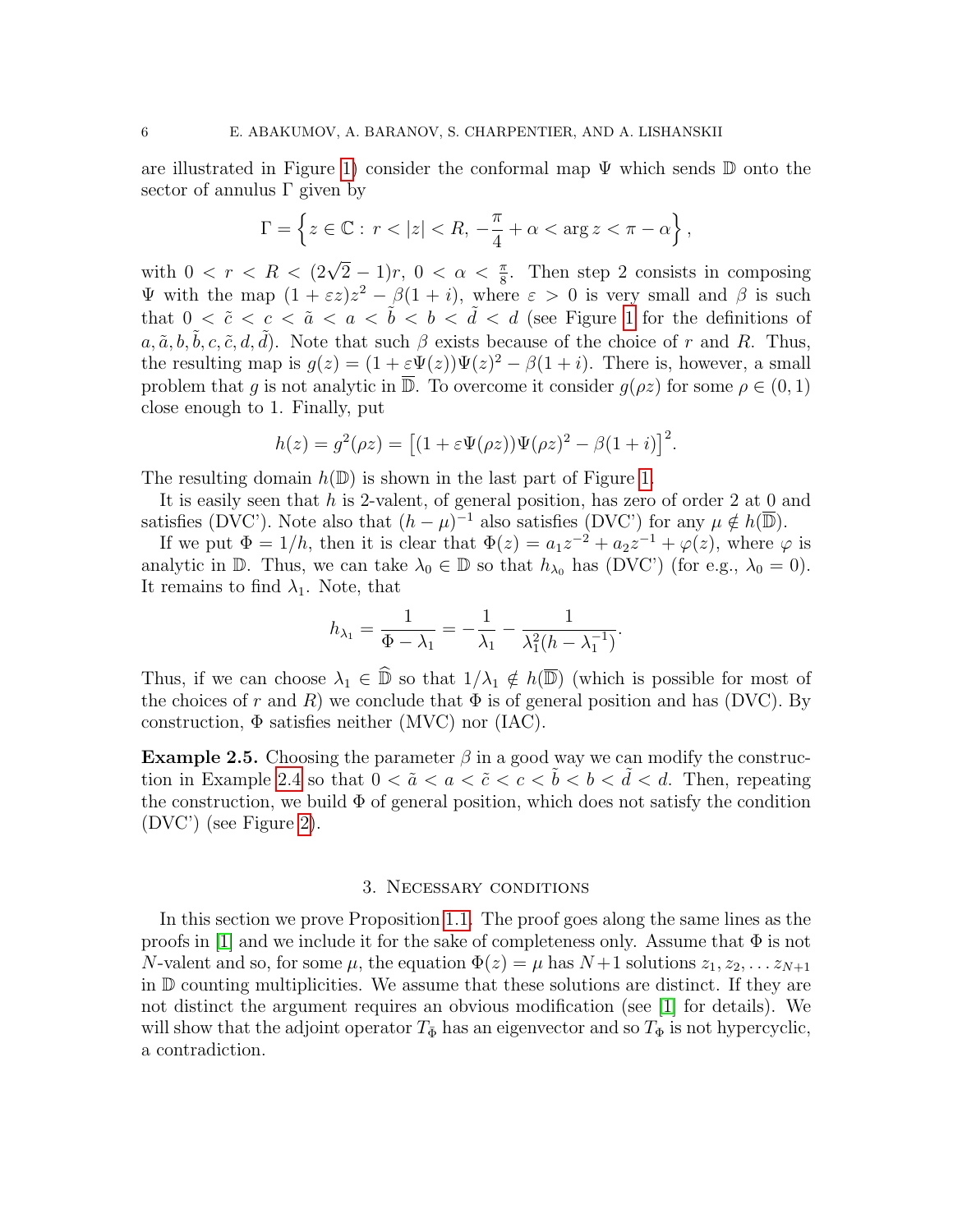







FIGURE 1. Example of  $h$  satisfying  $(DVC')$ 



FIGURE 2. Example of  $h$  which does not satisfy (DVC')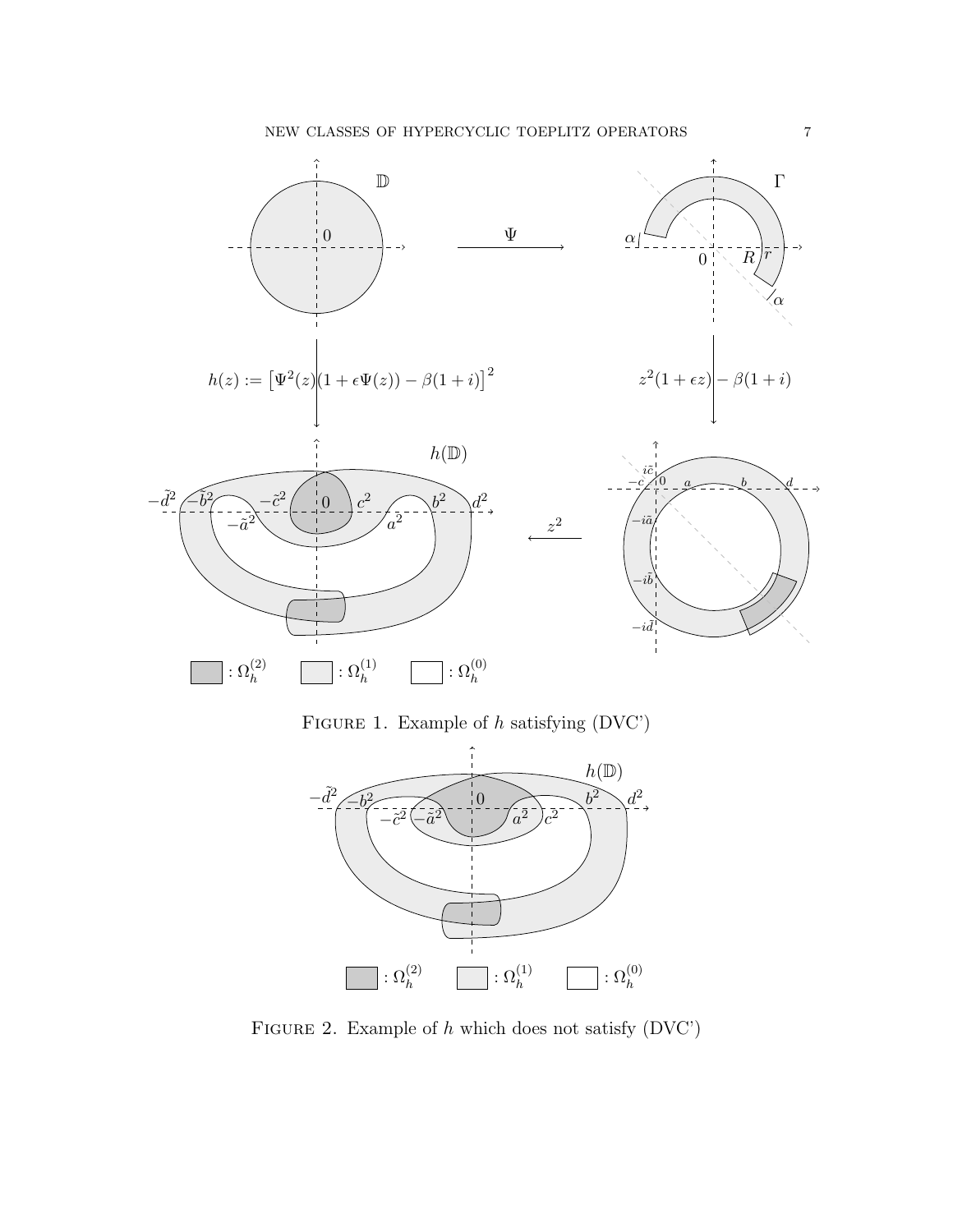We construct this eigenvector of  $T_{\Phi}$  as a linear combination of Cauchy kernels  $k_{z_m}$ , where  $k_{\lambda}(z) = \frac{1}{1-\lambda z}$ . Recall that for any antianalytic Toeplitz operator we have  $T_{\overline{\varphi}}k_{\lambda} = \varphi(\lambda)k_{\lambda}.$ 

Put  $f = \sum_{m=1}^{N+1} \beta_m k_{z_m}$ , where  $\beta_m$  are some complex coefficients. Note that  $T_{\overline{\Phi}} =$  $T_{R^*(z)+\overline{\varphi(z)}},$  where

$$
R^*(z) = \sum_{k=0}^{N_1} \bar{c}_k z^k + \sum_{l=1}^r \sum_{j=1}^{k_l} \frac{\bar{\alpha}_{l,j}}{(z - \bar{\eta}_l)^j}
$$

is analytic and bounded in  $\mathbb{D}$ . Hence, using the fact that  $R(1/z_m) + \varphi(z_m) = \mu$ , we get

(5) 
$$
T_{\overline{\Phi}}f(z) = \sum_{m=1}^{N+1} \beta_m \left( \frac{R^*(z)}{1 - \overline{z_m} z} + \frac{\overline{\varphi(z_m)}}{1 - \overline{z_m} z} \right)
$$

$$
= \bar{\mu}f(z) + \sum_{m=1}^{N+1} \beta_m \frac{R^*(z) - \overline{R(1/z_m)}}{1 - \overline{z_m} z}.
$$

Clearly,

$$
\frac{R^*(z) - \overline{R(1/z_m)}}{1 - \overline{z_m}z} \in \text{span}\bigg\{z^k, \frac{1}{(z - \bar{\eta}_l)^j} : 0 \le k \le N_1 - 1, 1 \le l \le r, 1 \le j \le k_l\bigg\}.
$$

Since the dimension of this span is N, we can find nontrivial  $\beta_m$  such that the last sum in (5) is identically zero, and so  $T_{\overline{\Phi}}f = \overline{\mu}f$ .

#### 4. Sufficient conditions

The proofs of Theorems 1.3–1.5 are each based on Proposition 1.2, which in turns is based on an application of the Godefroy–Shapiro Criterion (see [3], [2, Corollary 1.10] or [4, Theorem 3.1]).

**Theorem** (Godefroy–Shapiro Criterion). If, for a bounded linear operator  $T$  on a separable Banach space X, both  $\bigcup_{|\lambda|< 1}$ Ker  $(T - \lambda I)$  and  $\bigcup_{|\lambda|> 1}$ Ker  $(T - \lambda I)$  span a dense subspace in  $X$ , then  $T$  is hypercyclic.

We will then first search for the eigenvectors of  $T_{\Phi}$ .

4.1. Computation of eigenfunctions. Let us denote by  $S_n(g)$  the nth partial sum of the Taylor series of  $g \in H^2$  at 0. Put  $Q(z) = \prod_{l=1}^r (1 - \eta_l z)^{k_l}$ .

We recall that  $T_{\bar{z}}$  is the backward shift  $S^*$  on  $H^2$ , i.e.,

$$
T_{\bar{z}}f = S^*f = \frac{f(z) - f(0)}{z}
$$
 and  $T_{\bar{z}^k}f = (S^*)^k f = \frac{f(z) - S_{k-1}(f)}{z^k}$ .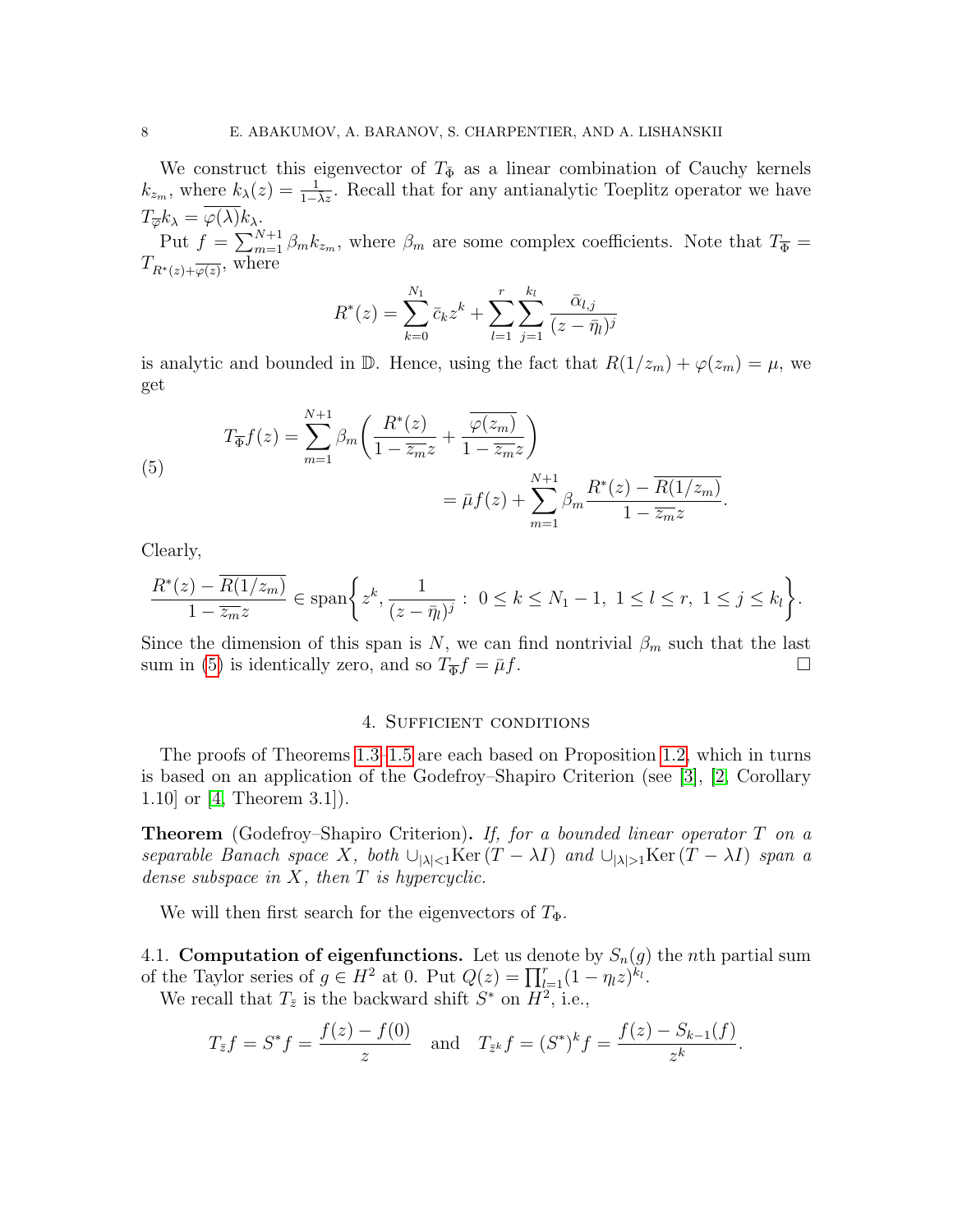Then, for  $\eta \in \widehat{\mathbb{D}}$ ,  $k \ge 1$  and  $g \in H^2$ ,

$$
(S^* - \eta I)^k g = \sum_{j=0}^k {k \choose j} (-\eta)^{k-j} (S^*)^j g
$$
  
=  $g \sum_{j=0}^k \frac{{k \choose j} (-\eta)^{k-j}}{z^j} - \sum_{j=1}^k {k \choose j} (-\eta)^{k-j} \frac{S_{j-1}(g)}{z^j}$   
=  $\frac{(1 - \eta z)^k}{z^k} g - \frac{1}{z^k} \sum_{j=1}^k {k \choose j} (-\eta z)^{k-j} S_{j-1}(g).$ 

Thus, for  $f \in H^2$ , applying the previous to  $g = [(S^* - \eta I)^k]^{-1} f$ , we obtain

$$
[(S^* - \eta I)^k]^{-1} f = \frac{z^k f + p_k}{(1 - \eta z)^k},
$$

where  $p_k$  is some polynomial of degree at most  $k-1$ . It follows that

$$
T_{\Phi}f = \sum_{k=0}^{N_1} c_k (S^*)^k f + \sum_{l=1}^r \sum_{j=1}^{k_l} \alpha_{l,j} [(S^* - \eta_l)^j]^{-1} f + \varphi f
$$
  
= 
$$
\sum_{k=0}^{N_1} \frac{c_k f + q_k}{z^k} + \sum_{l=1}^r \sum_{j=1}^{k_l} \alpha_{l,j} \frac{z^j f + p_{l,j}}{(1 - \eta_l z)^j} + \varphi f
$$
  
= 
$$
\Phi f + \sum_{k=1}^{N_1} \frac{q_k}{z^k} + \sum_{l=1}^r \sum_{j=1}^{k_l} \frac{\alpha_{l,j} p_{l,j}}{(1 - \eta_l z)^{k_l}},
$$

where  $p_{l,j}$  is a polynomial of degree at most  $k_l - 1$  and  $q_k$  is a polynomial of degree at most  $k-1$  (while  $q_0 = 0$ ).

Therefore, the equation  $T_{\Phi} f_{\lambda} = \lambda f_{\lambda}$  is equivalent, for some polynomials p and q with degree at most  $N_2 - 1$  and  $N_1 - 1$  respectively, to

$$
f_{\lambda} = \frac{z^{N_1}p + Qq}{z^{N_1}Q(\Phi - \lambda)}.
$$

Clearly,  $f_{\lambda} \in H^2$  for any  $\lambda \in \mathbb{C} \setminus \overline{\Phi(\mathbb{D})}$ , and so  $f_{\lambda}$  is an eigenvector of  $T_{\Phi}$ . Note that this holds true *for any choice* of the polynomials p and q with degree at most  $N_2 - 1$ and  $N_1 - 1$  respectively.

4.2. **Proof of Proposition 1.2.** By (4), we can find two open sets  $U_0 \subset \mathbb{D} \cap (\mathbb{C} \setminus \mathbb{C})$  $\overline{\Phi(\mathbb{D})}$  and  $U_1 \subset \widehat{\mathbb{D}} \cap (\mathbb{C} \setminus \overline{\Phi(\mathbb{D})})$  consisting of eigenvalues of  $T_{\Phi}$ . Let  $\lambda_0 \in U_0$ .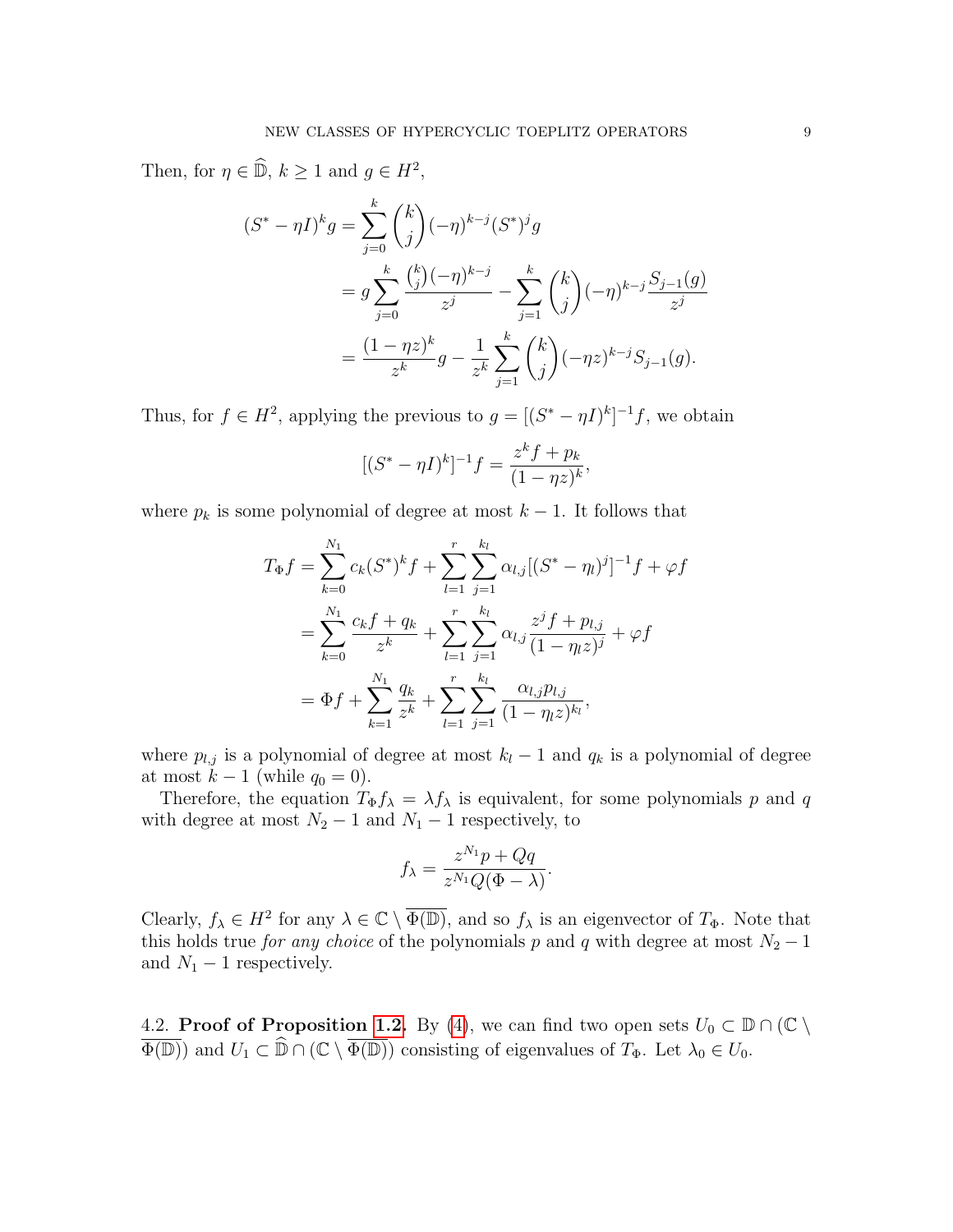Expanding  $f_{\lambda}$  around  $\lambda_0$ , for  $\lambda$  close to  $\lambda_0$ , we get

$$
f_{\lambda} = \frac{z^{N_1}p + Qq}{Qz^{N_1}(\Phi - \lambda_0)} \sum_{k \ge 0} h^k (\lambda - \lambda_0)^k,
$$

with  $h=\frac{1}{\Phi}$  $\frac{1}{\Phi-\lambda_0}$ . Thus, if  $f \in H^2$  is orthogonal to all such  $f_\lambda$ , then

$$
f \perp \frac{z^{N_1}p + Qq}{Q z^{N_1}(\Phi - \lambda_0)} h^k, \qquad k \ge 0
$$

for any polynomials p and q with degree at most  $N_2 - 1$  and  $N_1 - 1$  respectively. Note that any polynomial of degree at most  $N-1$  can be represented as  $z^{N_1}p + Qq$ for some  $p$  and  $q$ , whence

$$
f \perp (z^{N_1}Q(\Phi - \lambda_0))^{-1}z^jh^k
$$
,  $0 \le j \le N - 1$ ,  $k \ge 0$ .

Now, by assumption, the family  $\{1, z, ..., z^{N-1}\}$  is a cyclic set for the operator  $T_h$ , i.e., the family  $\{z^{j}h^{k}: 0 \leq j \leq N-1, k \geq 0\}$  is complete in  $H^{2}$ . Since  $z^{N_{1}}Q(\Phi - \lambda_{0})$ is a nonvanishing function in  $A(\mathbb{D})$ , it is invertible in  $A(\mathbb{D})$ , and so the family

$$
\{(z^{N_1}Q(\Phi - \lambda_0))^{-1}z^jh^k : 0 \le j \le N - 1, k \ge 0\}
$$

is also complete. Thus,  $f = 0$ .

Since the same argument works for  $U_1$ , we see that the families  $\{f_\lambda\}_{\lambda \in U_0}$  and  $\{f_{\lambda}\}_{{\lambda}\in U_1}$  are complete in  $H^2$ . Hence, by the Godefroy–Shapiro Criterion,  $T_{\Phi}$  is hypercyclic.

Remark 4.1. Note that for the conclusion of Proposition 1.2 to hold it is sufficient to assume that there exist  $\lambda_0 \in \mathbb{D} \cap (\mathbb{C} \setminus \overline{\Phi(\mathbb{D})})$  and  $\lambda_1 \in \widehat{\mathbb{D}} \cap (\mathbb{C} \setminus \overline{\Phi(\mathbb{D})})$  such that for  $h_0 = \frac{1}{\Phi -}$  $\frac{1}{\Phi - \lambda_0}$  and  $h_1 = \frac{1}{\Phi - \lambda_0}$  $\frac{1}{\Phi-\lambda_1}$  the family  $\{1, z, \ldots, z^{N-1}\}$  is cyclic for  $T_{h_0}$  and for  $T_{h_1}$ .

Before giving the proofs of Theorems 1.3–1.5, let us recall Solomyak's results that we shall apply.

4.3. Solomyak's theorems. Even if we use only a very special case of the results from [8], we find it appropriate to give a short survey of them. Recall that a matrixvalued function of size  $n \times p$  whose entries are in  $H^2$  is said to be *outer* if  $p \geq n$  and the greatest common inner divisor of its minors of order  $n$  is 1. In this definition it is possible that  $p = \infty$ .

**Theorem 4.2** (B. Solomyak, 1987). Let  $h \in A(\mathbb{D})$  and let the set  $h(\mathbb{T})$  be a finite union of  $\mathcal{C}^2$ -smooth Jordan arcs. If h satisfies the property (IAC), then the set  $\{u_1, \ldots, u_m\} \subset H^2$  is cyclic for the operator  $T_h$  if and only if the following two conditions hold: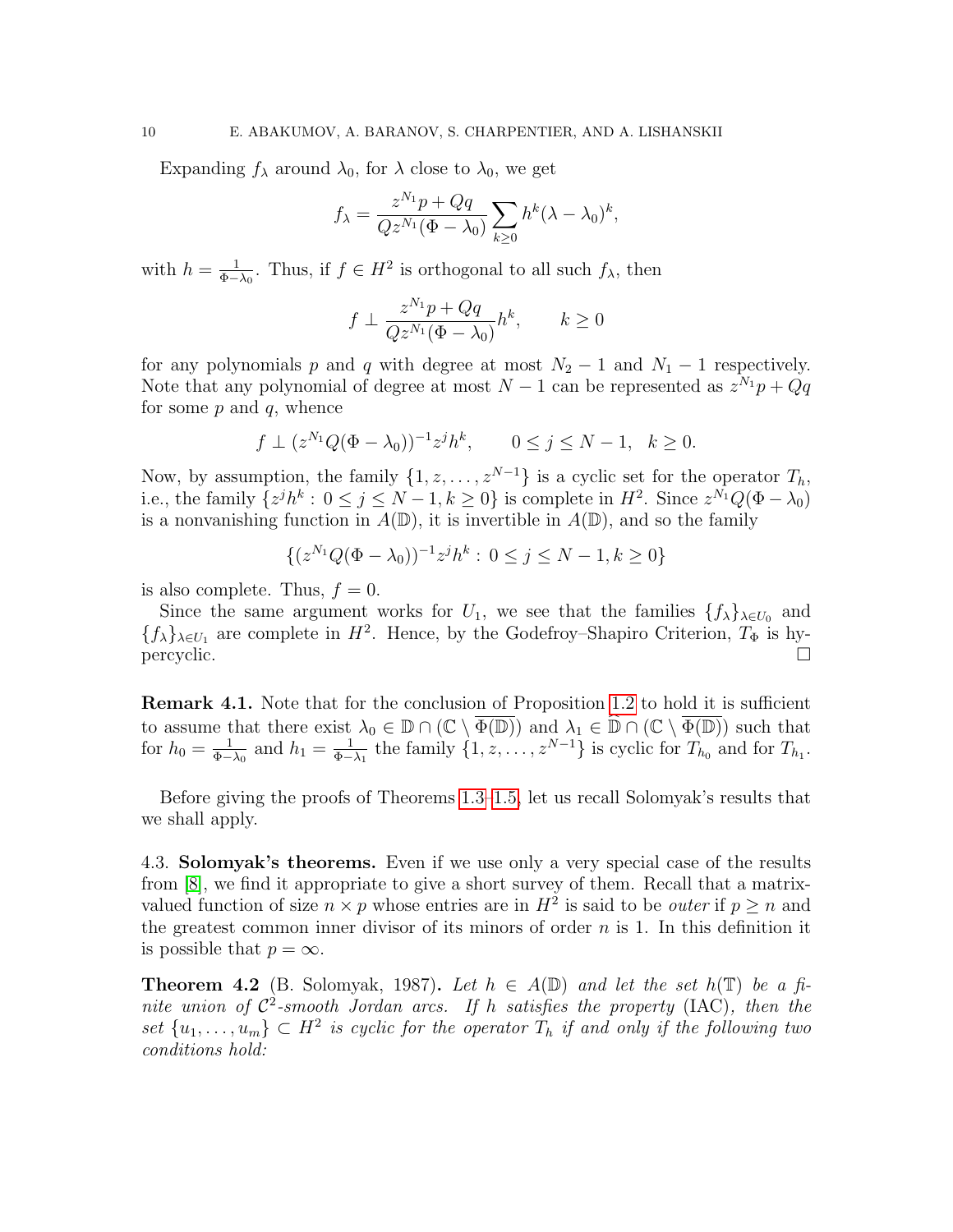(P1) For any  $\zeta_1, \zeta_2, \ldots, \zeta_l \in \mathbb{D}$  such that  $h(\zeta_1) = \ldots = h(\zeta_l) = a$ , and the value a is taken at the point  $\zeta_i$  with multiplicity  $K_i$ , we have

rank 
$$
[u_i(\zeta_j), u'_i(\zeta_j), \dots, u_i^{(K_j-1)}(\zeta_j)]_{\substack{1 \leq i \leq m \\ 1 \leq j \leq l}} = \sum_{j=1}^l K_j;
$$

(P2) For any  $z \in \mathbb{T}$  and for sufficiently small neighbourhood  $V_z$  such that in  $V_z \cap \mathbb{D}$ there exist k one-to-one branches  $\psi_1 = id, \psi_2, \dots, \psi_k$  of the function  $h^{-1} \circ h$ , the matrix-function  $[(u_i \circ \psi_j)(\zeta)]_{1 \leq i \leq m, 1 \leq j \leq k}$  is outer in  $V_z \cap \mathbb{D}$ .

Note that this theorem applies also to the case when  $\{u_i\}_i$  is an infinite sequence, i.e.,  $m = \infty$ .

**Theorem 4.3** (B. Solomyak, 1987). Let h be analytic in  $\overline{\mathbb{D}}$ . If h is of general position and satisfies the property (DVC'), then the set  $\{u_1, \ldots, u_m\}$ ,  $m \in \mathbb{N}$ , is cyclic for the operator  $T_h$  if and only if the conditions  $(P1)$ ,  $(P2)$  and  $(P3)$  hold, where

(P3) For any hole  $G \subset \Omega_h^{(0)}$  $\mathcal{L}_h^{(0)}$  there exist  $i, j \leq m$  such that  $(u_i \circ \nu^{-1})/(u_j \circ \nu^{-1})|_{\partial G} \notin$  $N(G)$ , where  $\nu = h|_{\mathbb{T}}$  and  $N(G)$  is the Nevanlinna class in G.

We shall apply Solomyak's theorems only to the set  $\{1, z, \ldots, z^{N-1}\}\$  which, by [8, Sect. 1.3, Rem. 3, satisfies the conditions  $(P1)$ ,  $(P2)$  and  $(P3)$  for any N-valent h satisfying the conditions of Solomyak's theorems 4.2 and 4.3.

#### 4.4. Proof of Theorems 1.3–1.5.

*Proof of Theorem 1.3.* If  $\Phi$  satisfies (MVC), then also for any  $\lambda \in \mathbb{C} \setminus \overline{\Phi(\mathbb{D})}$  the function  $h = \frac{1}{\Phi}$  $\frac{1}{\Phi-\lambda}$  has the property that for any  $w \in h(\overline{\mathbb{D}})$  the equation  $h(z) = w$ has exactly N solutions in  $\overline{\mathbb{D}}$ . By [1, Proposition 3.1] the family  $\{z^{j}h^{k}: 0 \leq j \leq k\}$  $N-1, k \geq 0$  is complete in  $H^2$ . Thus, by Proposition 1.2,  $T_{\Phi}$  is hypercyclic.  $\square$ 

*Proof of Theorem 1.4.* Since  $\Phi$  satisfies (IAC), there is  $\lambda \in \mathbb{C} \setminus \overline{\Phi(\mathbb{D})}$  such that Theorem 4.2 applies to the function  $h = \frac{1}{\Phi}$  $\frac{1}{\Phi - \lambda}$ . Thus, the family  $\{z^j h^k : 0 \le j \le N - 1, k \ge$ 0} is complete in  $H^2$ . Let us show that for any other  $\mu \in \mathbb{C} \setminus \overline{\Phi(\mathbb{D})}$  and  $h_{\mu} = \frac{1}{\Phi^{-1}}$  $\Phi-\mu$ the family  $\{z^{j}h_{\mu}^{k}: 0 \leq j \leq N-1, k \geq 0\}$  is also complete in  $H^{2}$ .

Note that  $h_1 = c_1 + \frac{c_2}{h-c_1}$  $\frac{c_2}{h-c_3}$ , where  $c_1, c_2, c_3$  are some constants (which can be written explicitly in terms of  $\lambda$  and  $\mu$ , see (3)) and  $c_3 \notin h(\overline{\mathbb{D}})$ . By condition (IAC), the closed domain  $\Omega = h(\overline{\mathbb{D}})$  has no holes, and so the function z can be approximated by functions in span $\{(z-c_3)^{-k}: k \geq 0\}$  uniformly in  $\Omega$ . Thus,  $h \in \overline{\text{span}}\{(h-c_3)^{-k}:$  $k \geq 0$  in  $H^2$ , whence

$$
\overline{\text{span}}\{z^j h_1^k : 0 \le j \le N - 1, k \ge 0\}
$$
  
= 
$$
\overline{\text{span}}\{z^j h^k : 0 \le j \le N - 1, k \ge 0\} = H^2.
$$